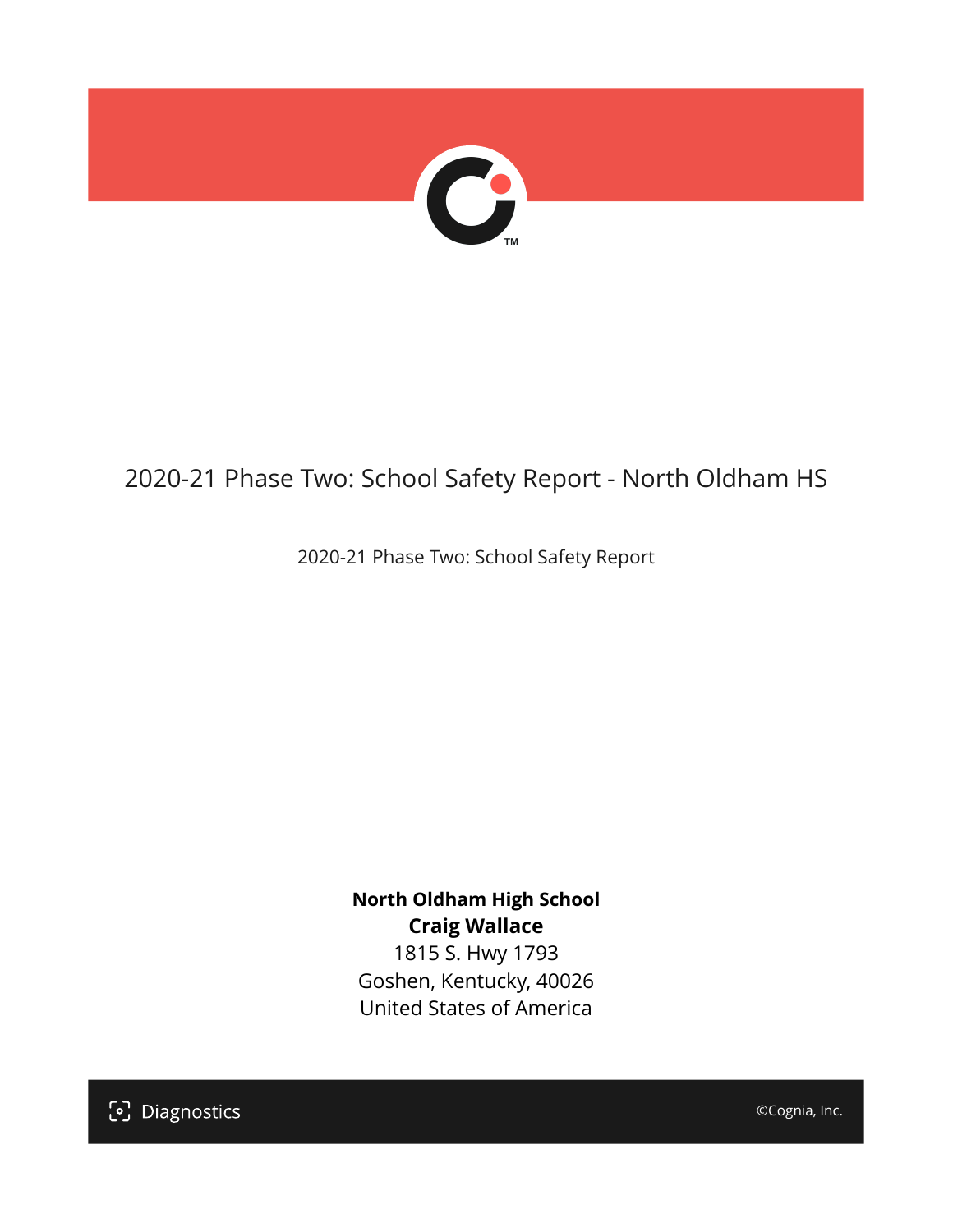### **Table of Contents**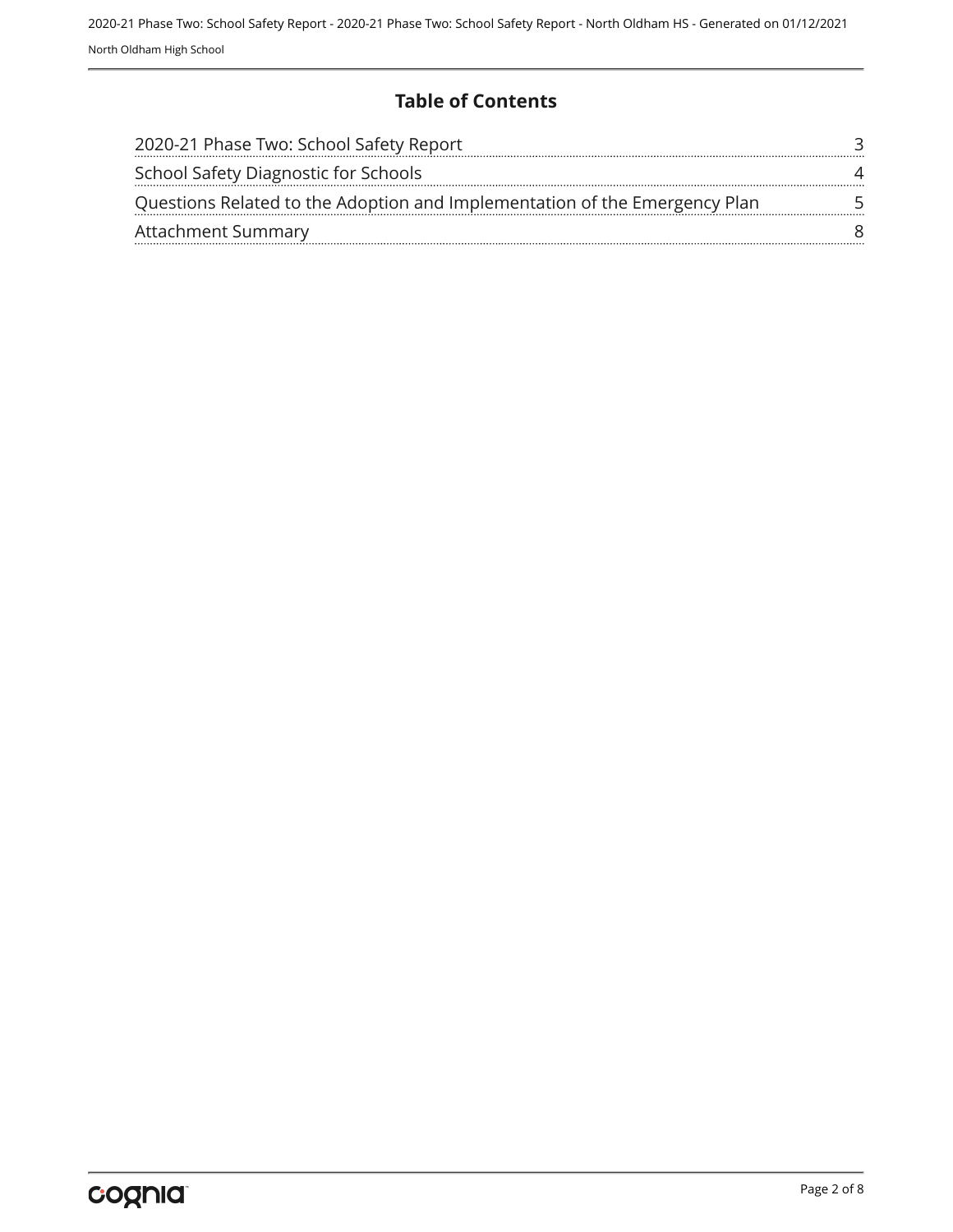2020-21 Phase Two: School Safety Report - 2020-21 Phase Two: School Safety Report - North Oldham HS - Generated on 01/12/2021 North Oldham High School

# <span id="page-2-0"></span>**2020-21 Phase Two: School Safety Report**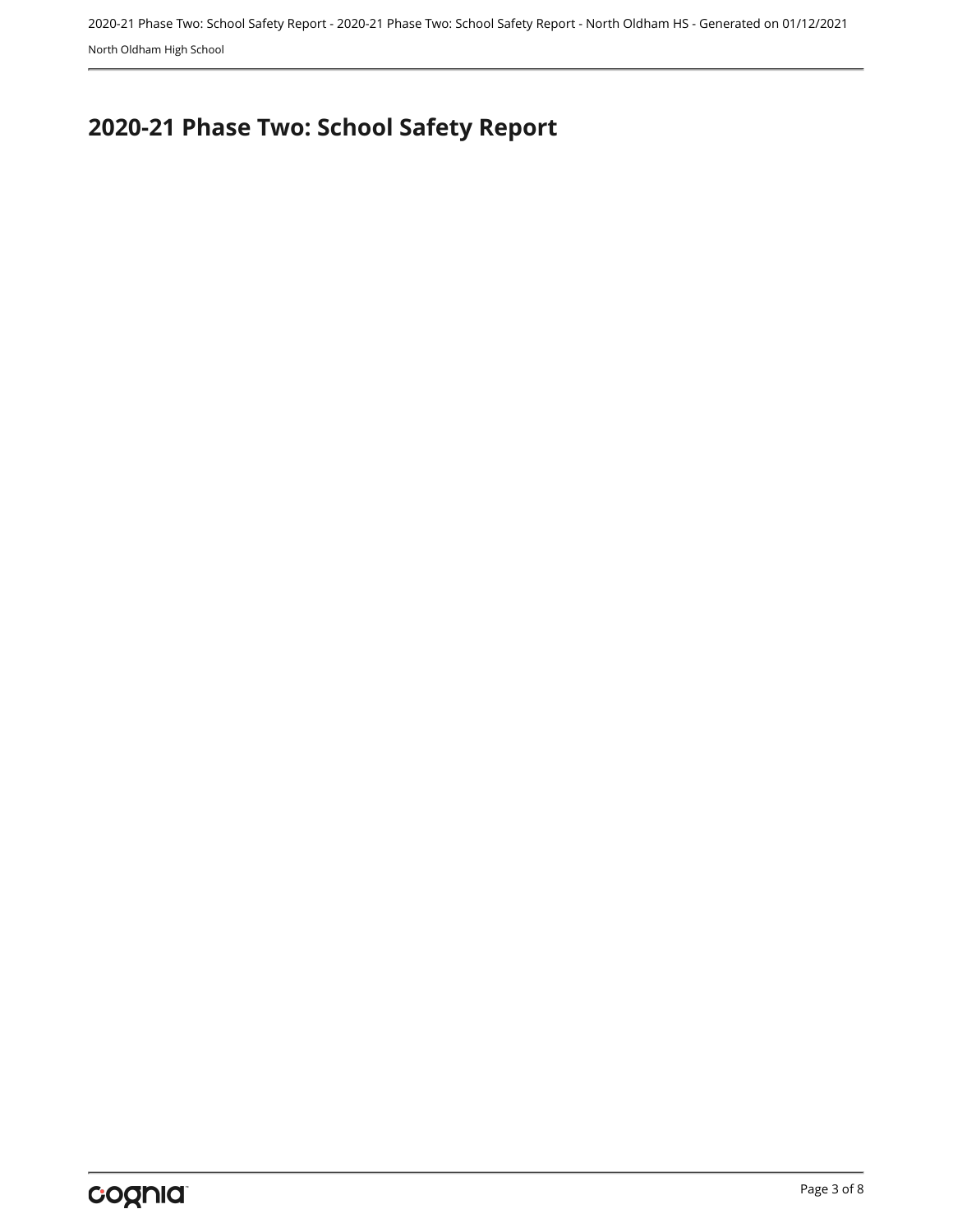## <span id="page-3-0"></span>**School Safety Diagnostic for Schools**

Pursuant to KRS 158.162, the local board of education shall require the school council or, if none exists, the principal in each school to adopt an emergency plan that must be utilized in case of fire, severe weather, earthquake, or a building lockdown and that: establishes evacuation routes; identifies the best available severe weather zones; develops earthquake protocols for students; and, develops and adheres to practices controlling access to the school building. The emergency plan shall be annually reviewed by the council, principal, and first responders and revised as needed.

In addition to the emergency plan requirements in KRS 158.162, KRS 158.164 requires the local board of education to direct the school council or, if none exists, the principal in each school to establish procedures to perform a building lockdown and to invite local law enforcement to assist in establishing lockdown procedures.

KRS 158.162 also requires the emergency plan be discussed with all school staff prior to the first instructional day of the school year and provided, along with a diagram of the facility, to appropriate first responders. Further, the principal in each school shall conduct, at a minimum, the following emergency response drills within the first 30 instructional days of the school year and again during the month of January: one severe weather drill, one earthquake drill, and one lockdown drill. In addition, required fire drills shall be conducted according to administrative regulations promulgated by the Department of Housing, Buildings and Construction.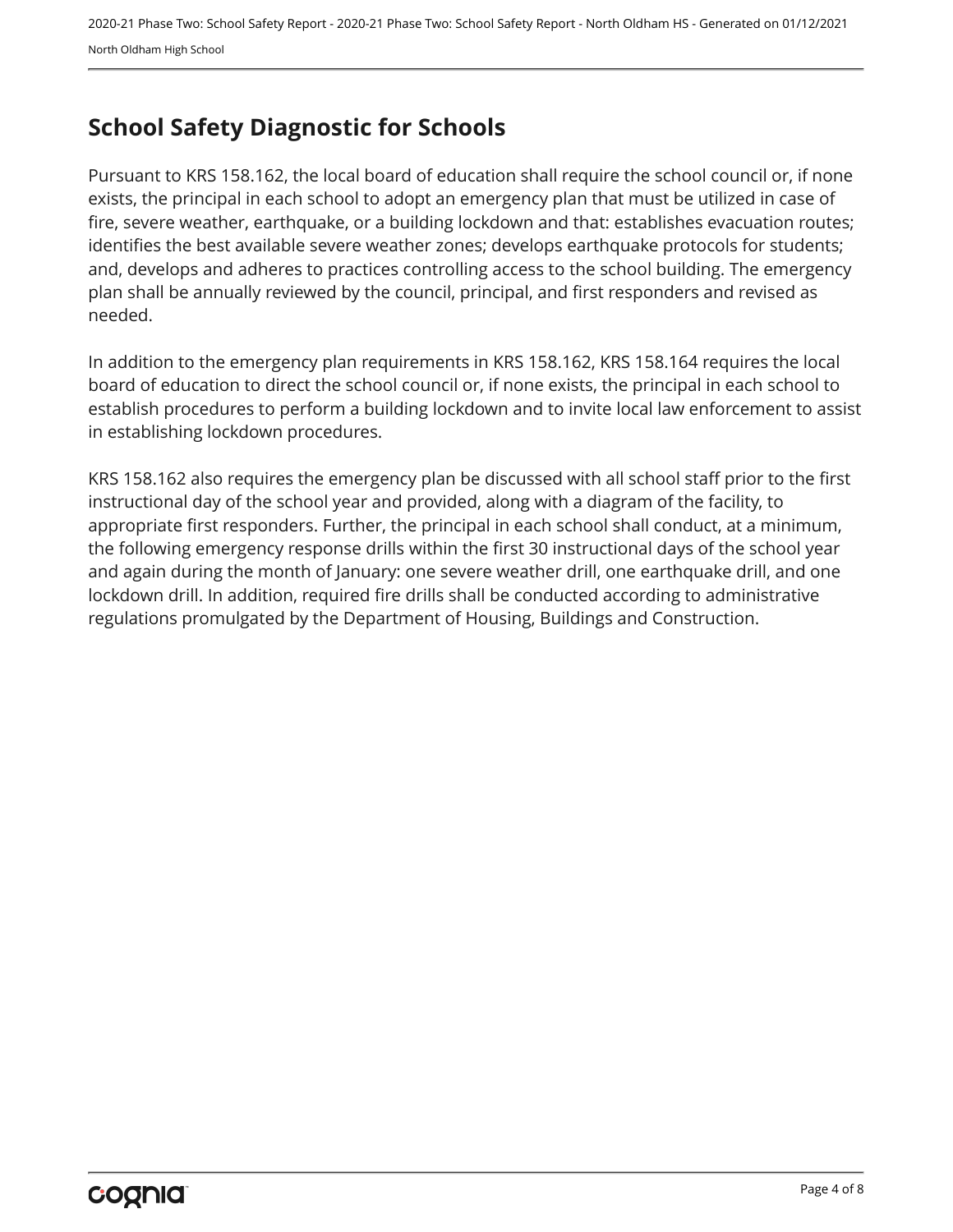## <span id="page-4-0"></span>**Questions Related to the Adoption and Implementation of the Emergency Plan**

1. Has the school council or, where applicable, principal adopted an emergency plan in accordance with local board policy and in compliance with the specifications in KRS 158.162(3)?

*If the answer is "no", please explain in the comment box. Please note that Senate Bill 1 (2019) amended KRS 158.162(3)(d) to require, for example, classroom doors remain closed and locked during instructional time as well as classroom doors with windows be equipped with material to quickly cover the window during a building lockdown. Schools are encouraged to comply with these changes as soon as practicable but, if needed, have until July 1, 2022 to fully implement. Accordingly, failure to comply with KRS 158.162(3)(d), as amended, should not be reported herein until the 2022-2023 school year and beyond.*

Yes.

### **ATTACHMENTS**

#### **Attachment Name**

NOHS Emergency Drills 2019-20

2. Has the school provided local first responders with a copy of the school's emergency plan along with a diagram of the school as required by KRS 158.162(2)(b)?

*If the answer is "no", please explain in the comment box.*

Yes.

3. Has the school posted primary and secondary evacuation routes in each room by any doorway used for evacuation as required by KRS 158.162(3)(a)?

*If the answer is "no", please explain in the comment box.*

Yes.

4. Has the school posted the location of severe weather safe zones in each room as required by KRS 158.162(3)(b)?

*If the answer is "no", please explain in the comment box.*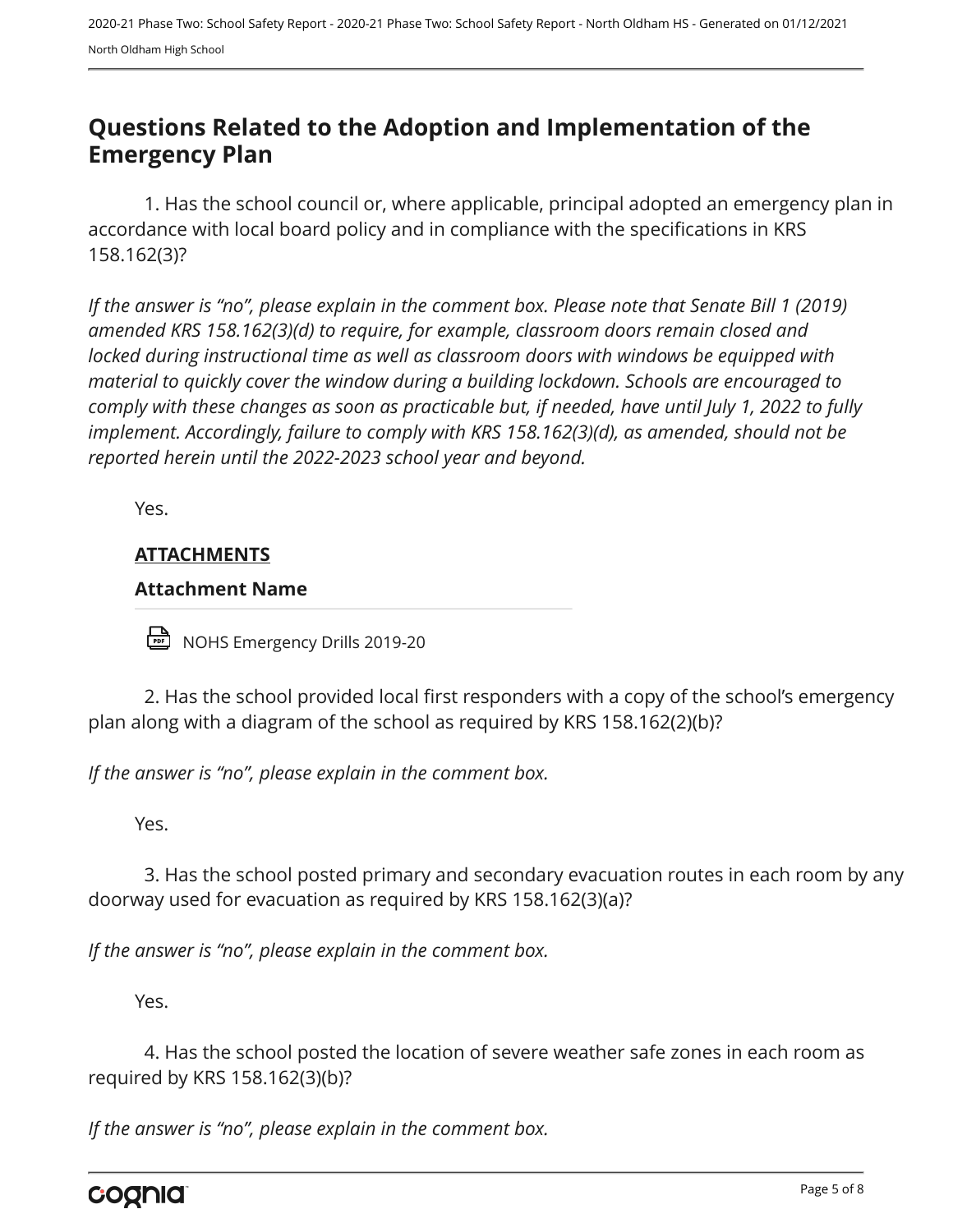Yes.

5. Was the school's emergency plan reviewed following the end of the prior school year by the school council, principal, and first responders and revised as needed as required by KRS 158.162(2)(c)?

*Please provide the most recent date of review/revision of the school's emergency plan in the district in the comment box. If the answer is "no", please explain in the comment box.* 

Yes. September 14, 2020

6. Did the principal discuss the emergency plan with **all** school staff prior to the first instructional day of the current school year and appropriately document the time and date of such discussion as required by KRS 158.162(2)(d)?

*Please provide the date the school completed this discussion in the comment box. If the answer is "no", please explain in the comment box.*

Yes. September 23, 2020

7. During the first 30 instructional days of the current school year, did the principal conduct at least one severe weather drill, one earthquake drill, and one lockdown drill as required by KRS 158.162(5)?

*If the answer is "no", please explain in the comment box.*

Yes.

8. During the month of January during the prior school year, did the principal conduct at least one severe weather drill, one earthquake drill, and one lockdown drill as required by KRS 158.162(5)?

*If the answer is "no", please explain in the comment box.*

Yes.

9. Over the immediately preceding twelve months, did each school within the district conduct fire drills in accordance with administrative regulations promulgated by the Department of Housing, Buildings and Construction as required by KRS 158.162(5)?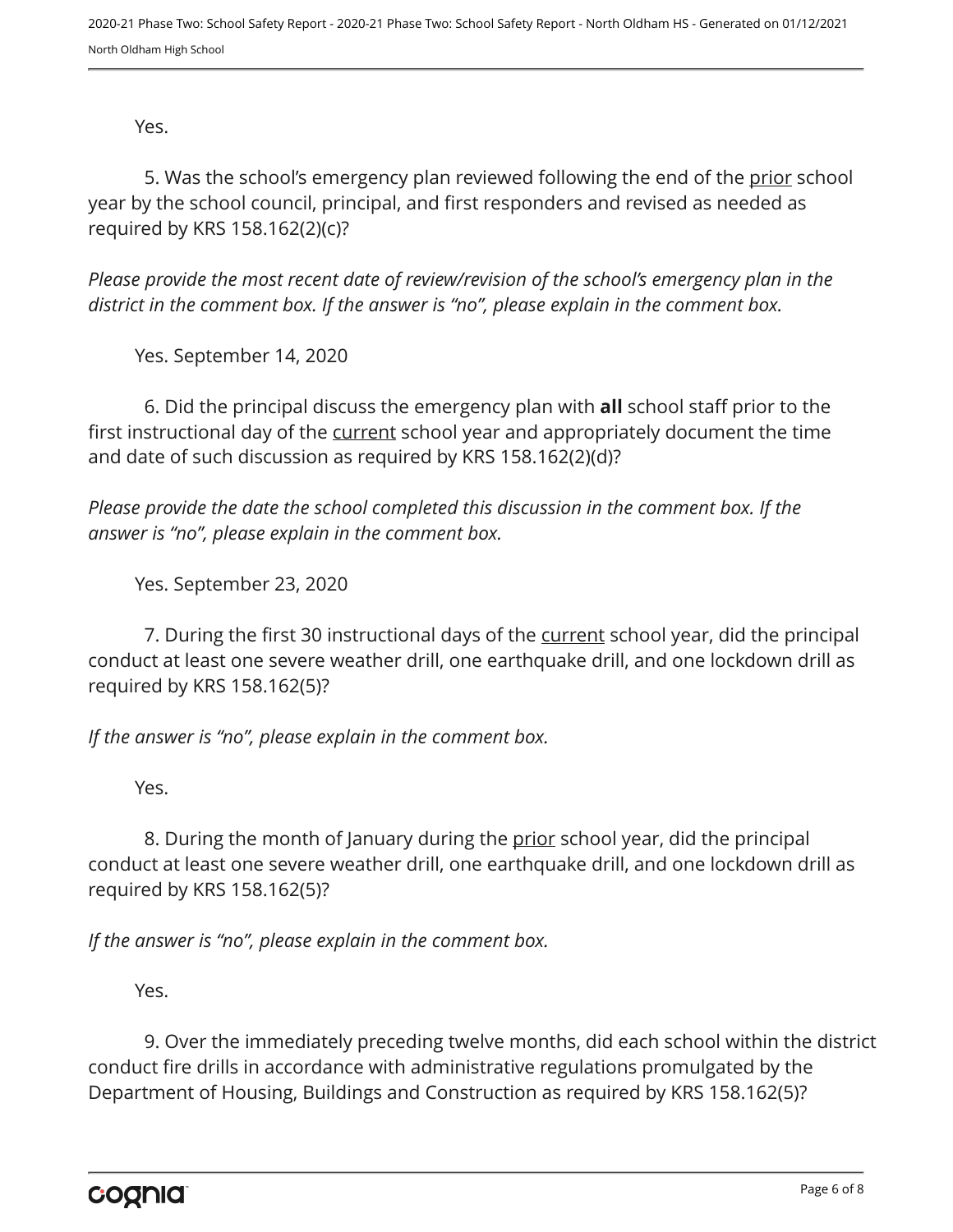2020-21 Phase Two: School Safety Report - 2020-21 Phase Two: School Safety Report - North Oldham HS - Generated on 01/12/2021 North Oldham High School

*If all schools in the district did NOT meet the requirement, respond "no" and please explain further in the comment box.* 

Yes.